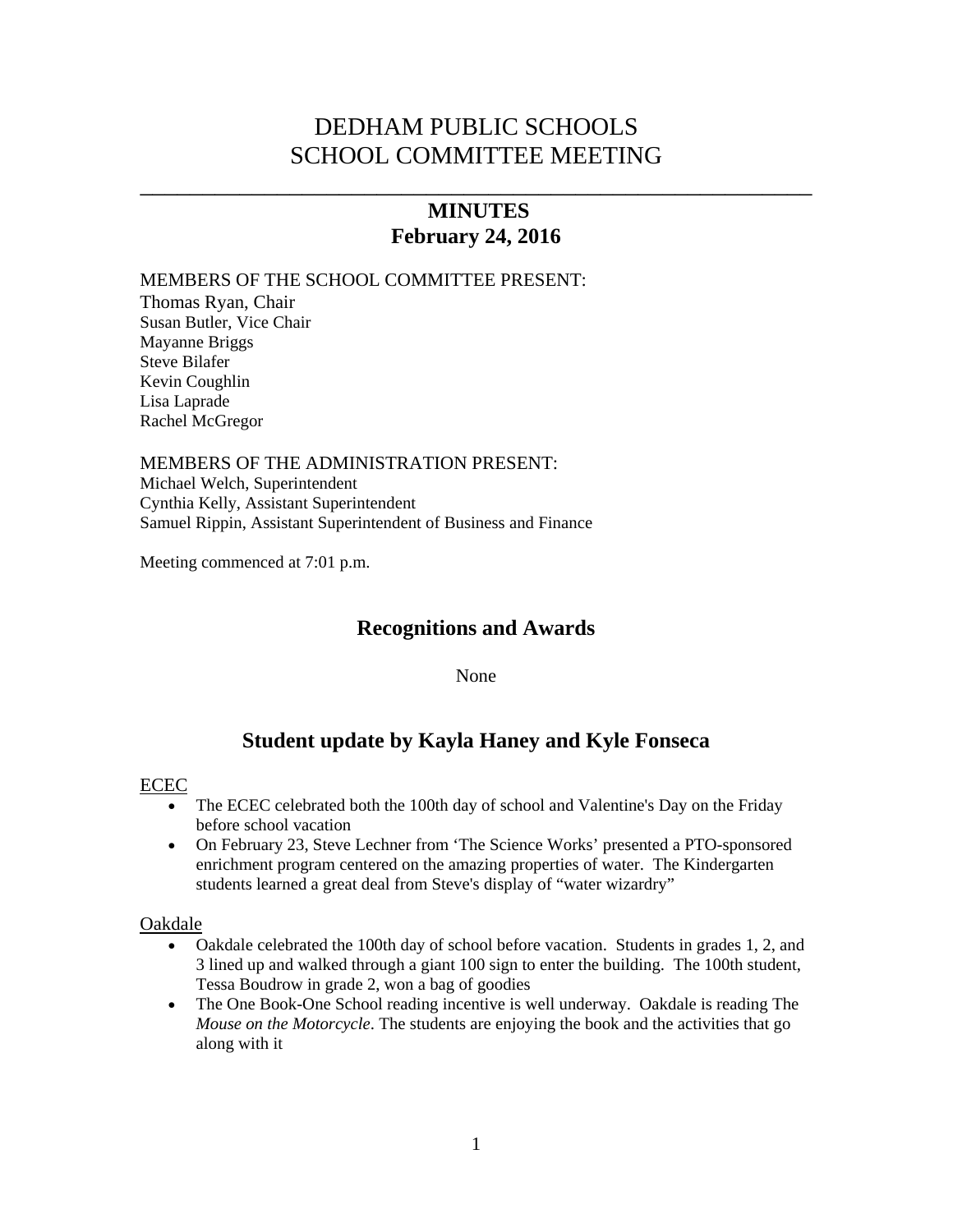## Riverdale

- Riverdale also celebrated the 100th day of school. Eric Bowler was the 100th student to walk under the special banner made by paraprofessional Paul Sances and the students of Ms. Lisa Stanton's class. Eric won a gift card to Barnes and Noble
- On the Friday before vacation, the school wrapped up the One Book, One School reading of *Clementine*. The initiative was run by Literacy Specialists Shannon Findley, Lauren Shea and the Library/Media Specialist, Ingrid Mayyasi. Over three weeks of reading, students were encouraged to write to a selection of prompts based on the book. Those who did the writing were recognized at the wrap up assembly where Mr. Paris read the last chapter to the entire school
- Next Wednesday the school will be celebrating Read Across America Day which is held on Dr. Seuss's birthday

## Greenlodge

- In conjunction with the 100th day of school Greenlodge students have been participating in a Race to 100 food drive. The school is supporting the Dedham Food Pantry by bringing in needed food items assigned by grade. Students are working on each grade bringing in over 100 of each item. This project is sponsored by the Student Council and is one of many community service projects implemented this year
- Students are finishing up One Book, One School reading of *Mr. Popper's Penguins* to be capped off with a Penguin Spirit Day where everyone is encouraged to dress in black and white - penguin attire. Students will share what they've learned about penguins and enjoy a viewing of the film version of Mr. Popper's Penguins
- Read Across America will be celebrated on March 2 by inviting members of the community to come in during the day and read to a class, including school department and School Committee Members

#### Avery

- In celebration of the 100 day of school, the Student Council sponsored the Race to 100 Food Drive. Each grade level was encouraged to bring in specified food items and tried to reach 100 items by the hundredth day of school. Student Council members delivered the items to the Dedham Food Pantry
- On March 2 students at Avery will be celebrating World Read Aloud Day in conjunction with Dr. Seuss' birthday. Leading up to the celebration, students in each of the classes are Skyping with authors and students across the world. Students are being encouraged to dress as their favorite storybook character for the all school assembly
- Avery is happy to announce that Wendy Garland, the school librarian, has been awarded the Harriet Goldin Award. This program provides a way for colleagues to recognize and praise the "unsung heroes" in classrooms as well as those persons in the community who evidence commitment to the growth of young people

## DMS

- The Winter Recognition ceremony will be held at DMS on Thursday, February 25. This ceremony honors students who achieved high honors, honor roll, perfect attendance and those who played a winter sport
- On February 29 there will be a "Dough-Raiser" for the DMS Band at Pizzeria Uno
- The DMS Guidance staff will be visiting the four elementary schools beginning on March 4 to start the transition process from grade 5 to grade 6. Visits to Oakdale and Riverdale will be on March 4, Greenlodge on March 7 and Avery on March 8
- Information about the TREK Summer program will be available to families by the middle of March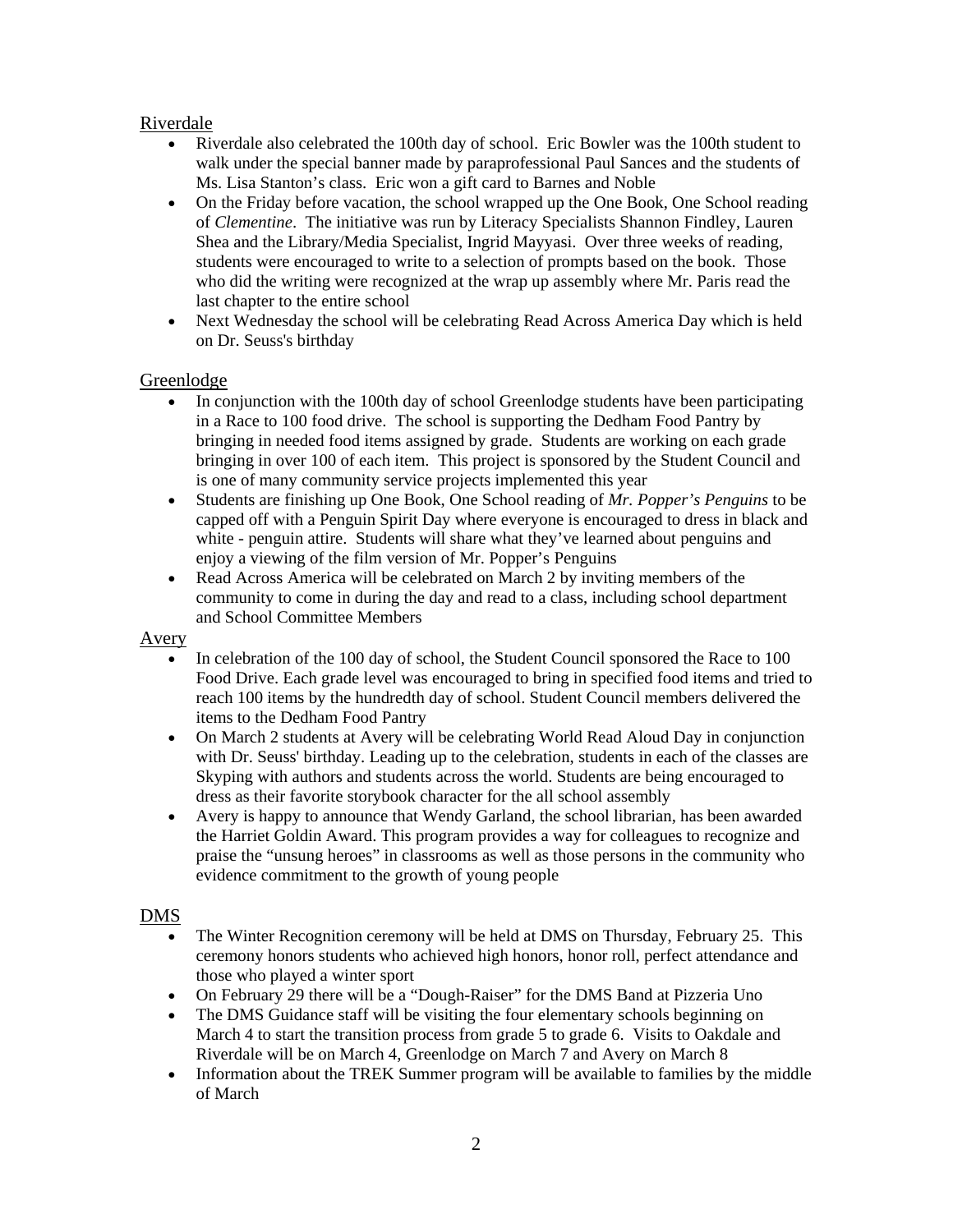• A 3v3 basketball tournament will take place on March 16. All proceeds will go to benefit the 8th grade trip to Washington DC. Contact the school for details

DHS

- Boys' and girls' basketball teams and boys' ice hockey have qualified for the MIAA State Tournament. Pairings will be released at the end of the week
- Senior Sam Beaucejour won the Division 4 state long jump, finished 5th in the MIAA All-State meet and qualified for the New England Championships this Sunday at the Reggie Lewis Center
- Senior Hakeem Animashaun became the fourth boys' basketball player to score one thousand points during his DHS career versus Walpole on Monday night
- The Wrestling team finished 4th this past weekend in the MIAA Division 3 State Tournament. Senior Eric Reyes won his fourth state title. Senior Matt Dunn came in 5th and Sophomore Jonathan Cleveland finished 2nd. All three wrestlers qualified for the MIAA All-States this weekend in Reading. Eric Reyes has won an All State Title and New England Championship. Eric finished fourth in the Nationals during his freshman year
- The Drama Club will be competing in the Massachusetts Educational Theater Guild Festival on February 27 at Framingham High School. The Drama Club will be performing *4:00 a.m.* by Jonathan Dorf
- The DHS Fine Arts Department will be conducting a Talent Show on March 1. Proceeds will go towards the band trip to New York City in May
- Parent Conferences are scheduled for Tuesday, March 8

# **Superintendent's Update**

Superintendent Michael J. Welch Update

- Mr. Welch recognized Wendy Garland, the Avery School Librarian, for her nomination and receipt of the Goldin Award which is presented for excellence in education. Ms. Garland will be recognized Wednesday April 6 at Canton High School
- Mr. Welch and Mrs. Briggs attended the TEC Legislative breakfast. Topics of discussion included Chapter 70 Funding legislation and proposed Charter School expansion
- Mr. Welch and Mr. Rippin met with Town Manager and Finance Director to review the proposed 4.43% increase to the FY17 budget. Town's balanced budget will be presented to Board of Selectman on Thursday
- Mr. Welch has been going to each school delivering a 'State of School' address to explain and review the budget process with staff
- Held orientation meeting for 50 people at Dedham Middle School for the Blended and Digital Learning seminars. First full day workshop will be March 1
- Mr. Rippin has been attending Insurance Advisory Council meetings reviewing school insurance and Healthcare. Mr. Rippin said the focus has been on the West Suburban Collaborative which the town of Dedham is a participant. There was discussion of Dedham leaving the Collaborative, but at this time it appears Dedham will remain. Committee has been reviewing cost of offerings and the split between town and employees
- A Leadership Team meeting was held on February 23, to date 747 observations have been recorded by administrators and supervisors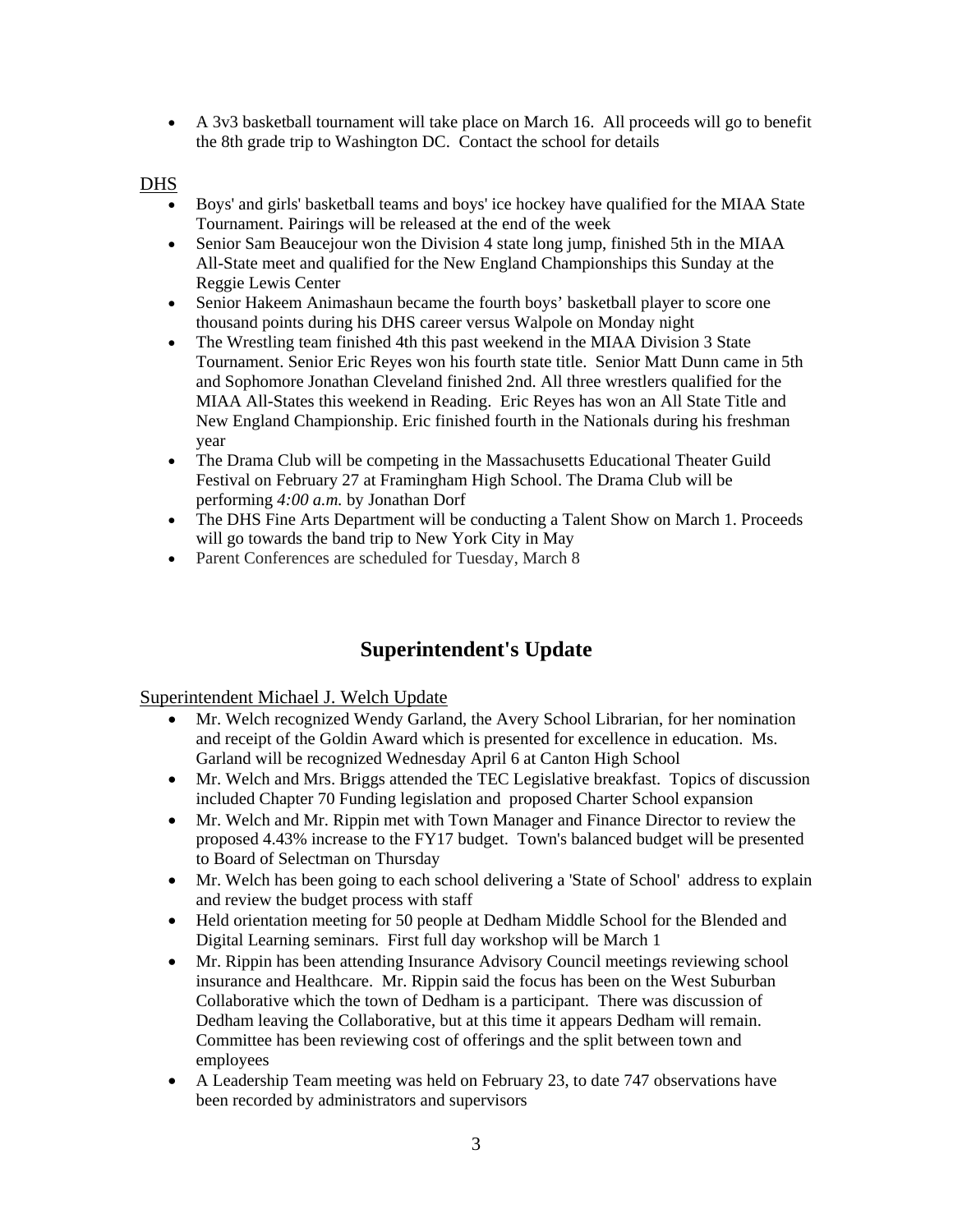- Mr. Welch attended the Boston College Career Fair today with Principal Ed Paris and Ron McCarthy
- Dr. Kelly is heading the Greenlodge Principal search. There are 13 people on the search committee and will review approximately 35 applications
- The Assistant Superintendent search will begin shortly. There are approximately 60 applicants
- Mr. Welch recorded the second installment of Ask the Superintendent today. The opportunity allows him the opportunity to talk about initiatives in the district
- Mr. Welch welcomed Victoria Rumpp, the new secretary at the ECEC and Jessie Elston, the new secretary in the guidance department at the High School
- The new online registration program, Registration Gateway, is diligently being worked on to be piloted at the ECEC in the upcoming weeks

Assistant Superintendent Dr. Cynthia Kelly Update

- February 29 is the final release (half) day of the year. Staff will be talking about gathering evidence to support their goals as part of the new evaluation tool
- Professional Development Committee will begin planning for 2016-2017 school year

# **Reports**

## MCAS and Accountability Report 2015

- The MCAS and Accountability Report will be available on the Dedham Public School Website
- District Data Team- Kristine Holloran , Mark Carney, Debra Gately, Dan Rouse, Alison Guifarro, Holli Armstrong, Jeff Taylor, Paul Sullivan, Marjorie Goldstein- Fradin
- Original Goal under NCLB- All students would reach proficiency on the MCAS exam by 2014
- New Goal in Massachusetts 2012 Waiver- Each school/district will cut their proficiency gap in half by 2017
- Report uses- Use the data to identify and address concerns in student proficiency gaps; develop actionable recommendations designed to have a significant impact on closing the proficiency gaps; work to create an action plan to move children from underperforming populations, to the highest standards of achievement
- Proficiency Gap is measured by PPI (Progress and Performance Index) and school percentile
- Student Growth- Student growth measures how well students performed in comparison the their "academic peers" annually
- Levels- Districts and individual schools are classified as Level 1 -5 based on PPI and school percentile; districts will be classified in the same level as their lowest leveled school
- Avery, Greenlodge, Oakdale, Reiverdale and DMS are Level 2; DHS is Level 1
- A review of District and State comparisons was presented in ELA, Math, Science and Technology/Engineering for all grades
- DHS is ranked at a Level 1 school because they are meeting gap narrowing goals
- DMS is ranked a level 2 school because they are not meeting gap narrowing goals and low assessment participation (less than 95%); need to focus on ELL
- Transition from MCAS to PARCC scores was reviewed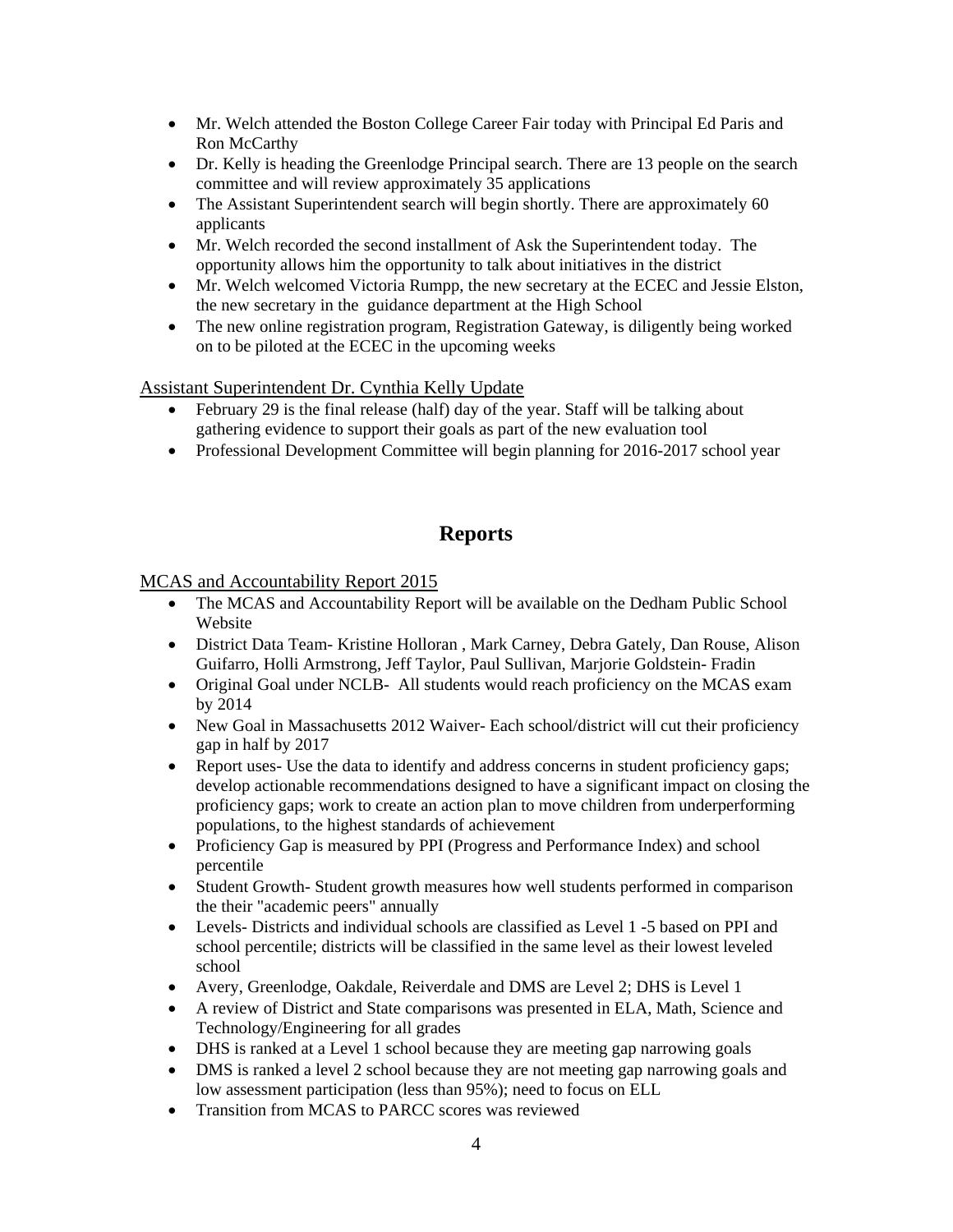- District Summary- Next Steps: Administrators and Data Teams examine every question and/or standard that students struggled with, these are shared with educators to determine the next steps; administrators, teachers and Data Teams meet to review the progress of each of the high needs students; next steps for each student are determined
- District Strengths-Above the state average in achievement for all grades and subject areas at proficient and advanced; DHS was classified as a Level 1 school for the past two years; DMS has shown consistency or growth in mathematics in all grade levels; DMS has shown gradual growth in Grade 8 Science MCAS; ELL student performance in all subject areas; increased percent of students scoring advanced in English and math; student growth in mathematics in Grades 6 and 10; student growth in ELA in Grade 5
- District Areas of Focus- Increase the number of ELA scores in the advanced range; narrow student growth gap in specific subgroups- High Needs students; DHS focus on high needs subgroup; DMS improve reading and writing performance for all students through the analysis of data and modification of the curriculum in all subject areas
- Looking Ahead-Focus on PARCC assessments this year, implementation of an online assessment at the Middle School; decision for a replacement for the Acuity online assessment program; ELA audit district wide; Expansion of RTI program across all grades
- Mr. Welch discussed the ELA assessment coming this spring
- Ms. Gately went to a PARC training today and described her experience
- Discussions and questions from the School Committee followed
- Mr. Welch and the School Committee members thanked the Assessment team for their hard work on their comprehensive presentation

FY17 Budget Process Update

- Mr. Welch reviewed specifically what was included in the 4.43% FY17 budget increase request. This includes level service contractual increases, additional personnel requests (which will help to prevent outside placement), increase district capacity (phase 2 of tuition reduction toward free full day kindergarten) and additional supplies and materials
- Mr. Rippin described the facilities preventative maintenance contracts which increase in price over time

## **Old/New**

None

## **Minutes**

Mrs. Briggs motioned to approve the minutes of January 20, 2016 as presented, Ms. Butler second, committee voted unanimously.

Mrs. McGregor motioned to approve the Executive Session minutes of January 20, 2016 as presented, Ms. Butler second, committee voted unanimously.